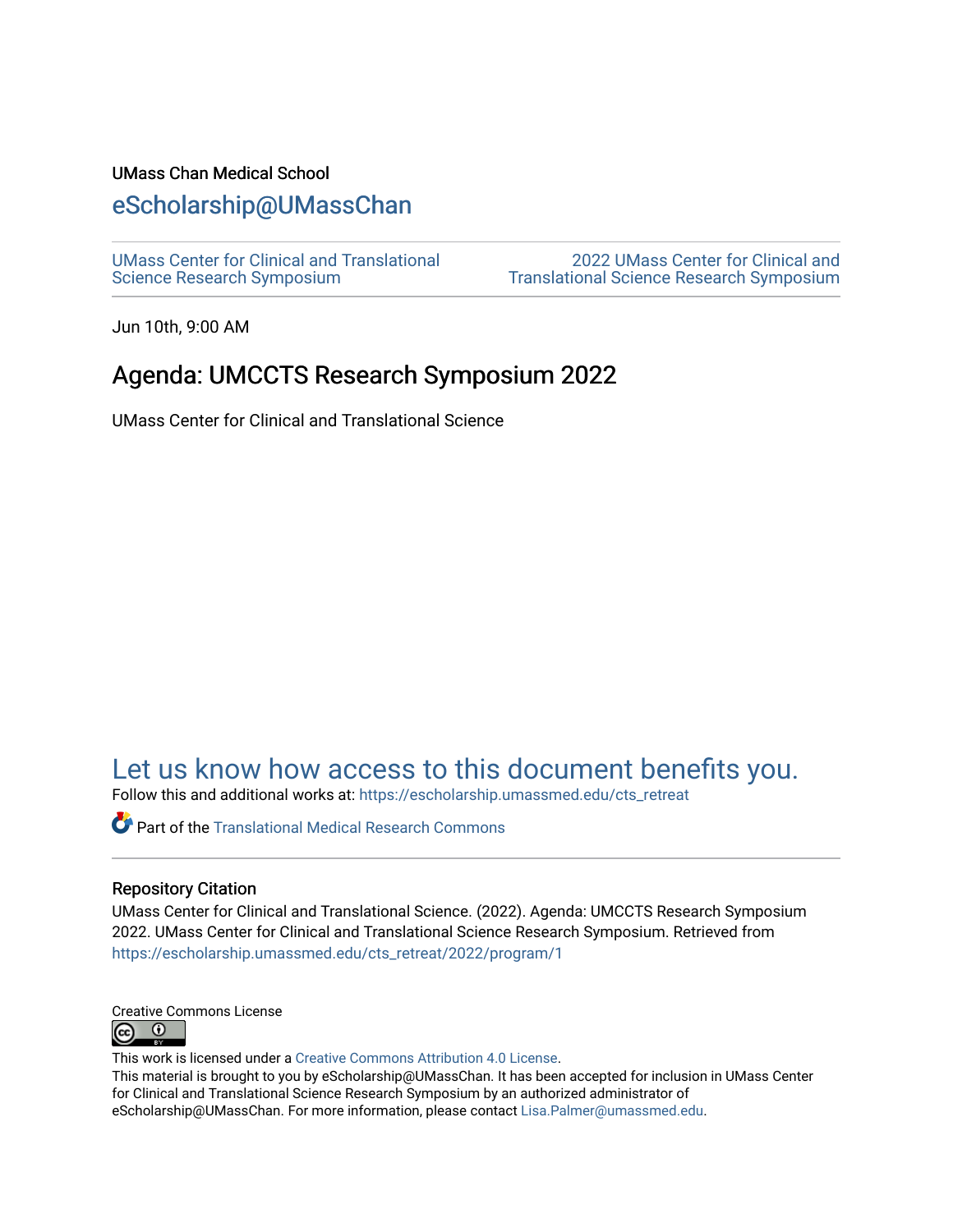

## *UMCCTS Research Symposium* **June 10, 2022 9:00 AM- 5:00 PM**

*Welcome and Opening Remarks-* Katherine Luzuriaga, MD

*COVID Research Topics:* Jeremy Luban, MD, Moderator

| 9:00-9:25   | Sarah Forrester, PhD, Assistant Professor, Population and Quantitative Health Sciences<br><b>Novel interventions in Uncertain Times</b>                                                                                                                     |
|-------------|-------------------------------------------------------------------------------------------------------------------------------------------------------------------------------------------------------------------------------------------------------------|
| 9:25-9:50   | Katherine Fitzgerald, PhD, Professor, Medicine<br><b>Novel Treatments</b>                                                                                                                                                                                   |
| 9:50-10:15  | Doyle Ward, PhD, Associate Professor, Microbiology and Physiological Systems<br>Genomic Surveillance of SARS-CoV-2 in Central Massachusetts                                                                                                                 |
| 10:15-10:40 | Jeremy Luban, MD, Professor, Program in Molecular Medicine<br>Origins of SARS-CoV-2 Variants                                                                                                                                                                |
| 10:40-11:00 | <b>Break</b>                                                                                                                                                                                                                                                |
| 11:00-11:25 | Heidi Leftwich, DO, Assistant Professor, Obstetrics and Gynecology<br>The COVID-19 Analysis on Perinatal Specimens Related to ExpoSure (CARES) Study                                                                                                        |
| 11:25-11:50 | Nicholas Reich PhD, Professor, UMass Amherst, School of Public Health & Health Sciences<br>How Predictable is COVID-19? Insights from the COVID-19 Forecast Hub                                                                                             |
| 11:50-12:15 | Chiara Ghezzi, PhD, Assistant Professor, Associate Chair - Ph.D. Program<br>Bryan Buchholz, PhD, Chair, Professor<br><b>UMass Lowell, Biomedical Engineering</b><br><b>Preclinical Testing</b>                                                              |
| 12:15-12:40 | Apurv Soni MD, PhD, Assistant Professor, Medicine<br>Novel Approaches to Clinical Research and Implementation                                                                                                                                               |
| 12:40-1:00  | <b>Lunch Break</b>                                                                                                                                                                                                                                          |
| 1:00-2:45   | Session on Learning Health System & Digital Health<br>Organized by David D McManus, MD, Chair and Professor, Medicine and M. Diane McKee, Chair and<br>Professor, Family Medicine and Community Health- 15 min presentations followed by a panel discussion |
| $1:00-1:15$ | Adrian Zai MD, PhD, MPH, Associate Professor<br>Overview of LHS- Digital Infrastructure, PDM, Practice-Based Research                                                                                                                                       |
| $1:15-1:30$ | Hong Yu, PhD, Professor, Director, UMass Lowell<br>Center of Biomedical and Health Research in Data Sciences (CHORDS)                                                                                                                                       |